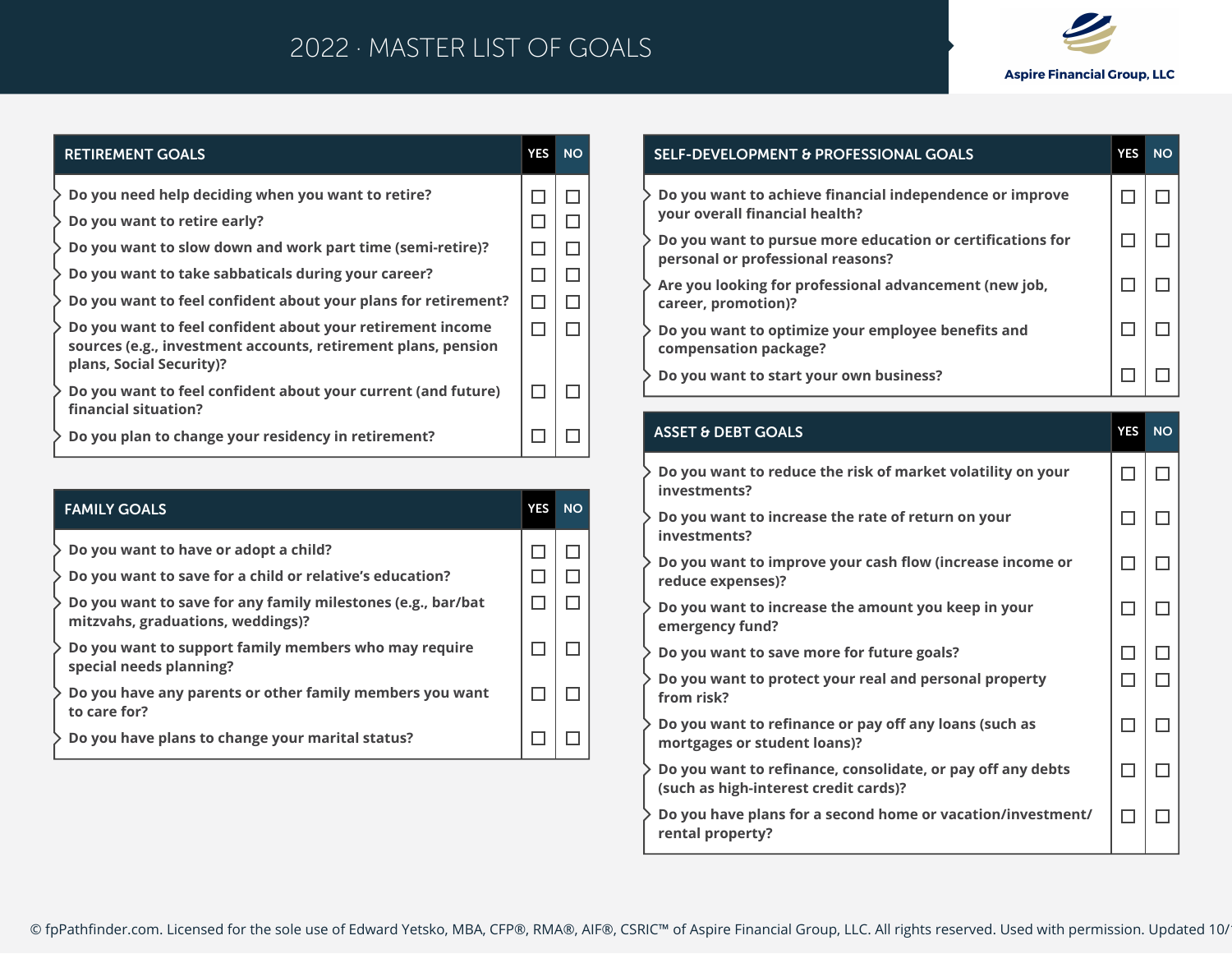# 2022 · MASTER LIST OF GOALS



| LIFESTYLE GOALS                                                                     | <b>YES</b> | <b>NO</b> |
|-------------------------------------------------------------------------------------|------------|-----------|
| Are you planning to move (such as changing your residence)<br>now or in the future? |            |           |
| $\geq$ Are you planning to purchase or sell a home?                                 |            |           |
| $\geq$ Are you planning to purchase or sell a second home?                          |            |           |
| Do you want to make a significant home improvement or<br>major purchase?            |            |           |
| Do you want to buy or lease a vehicle?                                              |            |           |
| Do you want to plan a large vacation now or in the future?                          |            |           |

| <b>TAX PLANNING GOALS</b>                                                    | YES | <b>NO</b> |
|------------------------------------------------------------------------------|-----|-----------|
| $>$ Do you want to reduce your tax liability now?                            |     |           |
| $\geqslant$ Do you want to reduce your tax liability in the future?          |     |           |
| $\geqslant$ Do you want to support a charity?                                |     |           |
| Are you planning to sell a business, real estate, or another<br>major asset? |     |           |

| <b>HEALTH CARE GOALS</b>                                                          | <b>YES</b> | <b>NO</b> |
|-----------------------------------------------------------------------------------|------------|-----------|
| Do you need to plan for a disability?                                             |            |           |
| Do you want to plan for long-term care expenses?                                  |            |           |
| Do you want to plan for future medical expenses?                                  |            |           |
| Do you need to make changes to your health insurance<br>coverage?                 |            |           |
| Do you want to age in your home and avoid a nursing home?                         |            |           |
| Do you need to prepare for a possible illness (for either you or<br>your spouse)? |            |           |
|                                                                                   |            |           |

| <b>ESTATE PLANNING &amp; WEALTH TRANSFER GOALS</b>                                                                                        | <b>YES</b> | <b>NO</b> |
|-------------------------------------------------------------------------------------------------------------------------------------------|------------|-----------|
| Do you want to provide gifts to your children and loved ones<br>during your lifetime?                                                     |            |           |
| Do you want to protect your assets from creditors,<br>bankruptcy, or divorce?                                                             |            |           |
| Do you want to feel secure that your appointed fiduciaries will<br>carry out your wishes in the event of your incapacity and/or<br>death? |            |           |
| Do you want to ensure that your spouse or other family<br>members are cared for in the event of your death?                               |            |           |
| Are there charitable organizations that you want to support?                                                                              |            |           |
| Do you want to ensure your assets pass to your heirs easily?                                                                              |            |           |
| Do you want to place some restrictions on the assets your<br>heirs will inherit?                                                          |            |           |
|                                                                                                                                           |            |           |

| <b>MISCELLANEOUS GOALS</b>                                                      | <b>YES</b> | NO |
|---------------------------------------------------------------------------------|------------|----|
| Are there any other goals you want to consider that are not<br>addressed above? |            |    |